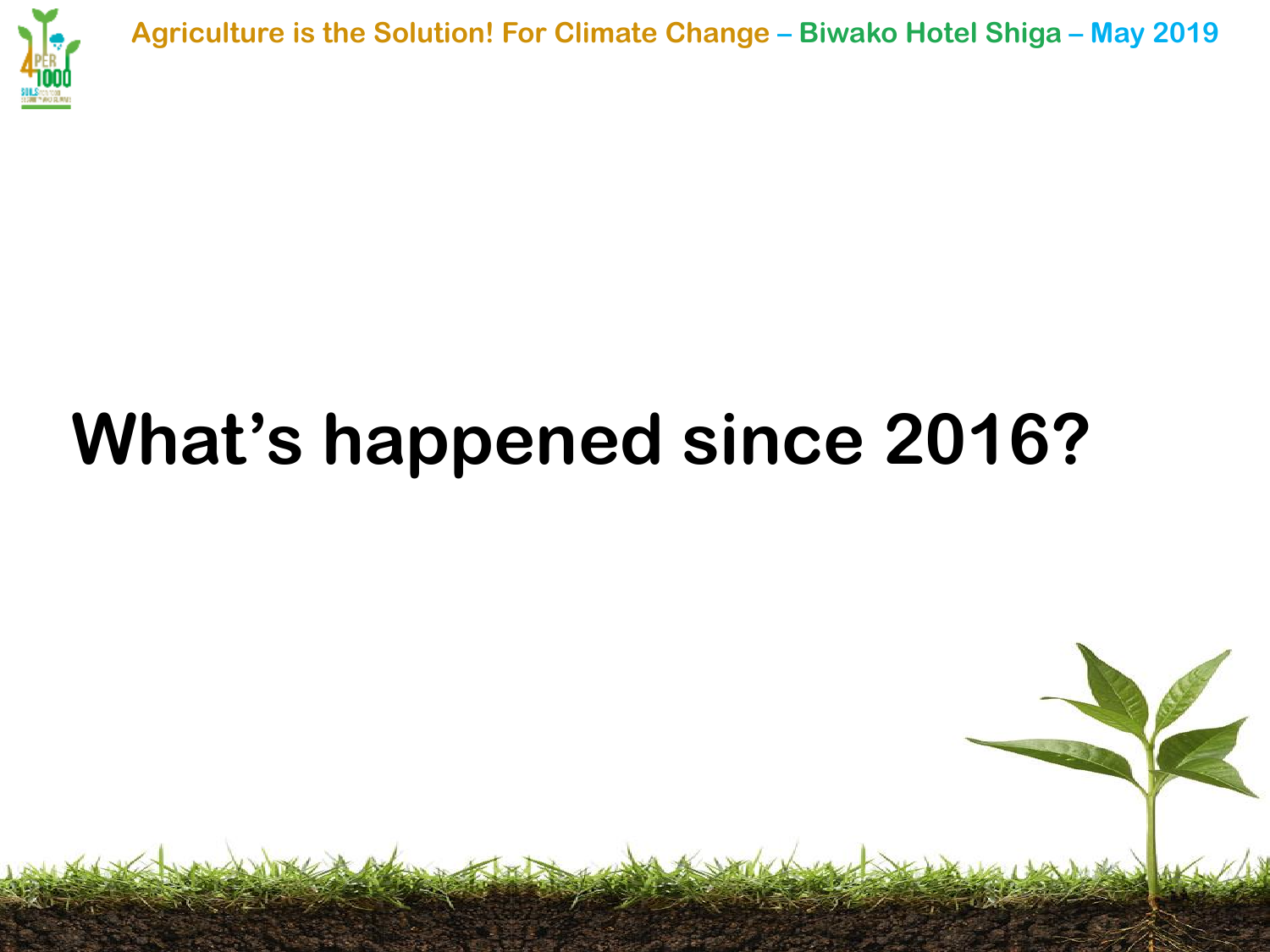

# **Main deliverables**

- Installation of the Executive Secretariat
- Adoption by the Consortium upon the STC proposal of:
	- a **set of reference criteria for the evaluation** of projects and actions
	- **orientations of the international scientific research and cooperation program**
- Opening of the **website « 4 per 1000 »**
- Opening of the **collaborative platform**
- Adoption of a communication plan
- **Development of cooperation on SCS** (GSP, ITPS, UNCCD, Circasa, WOCAT, etc.)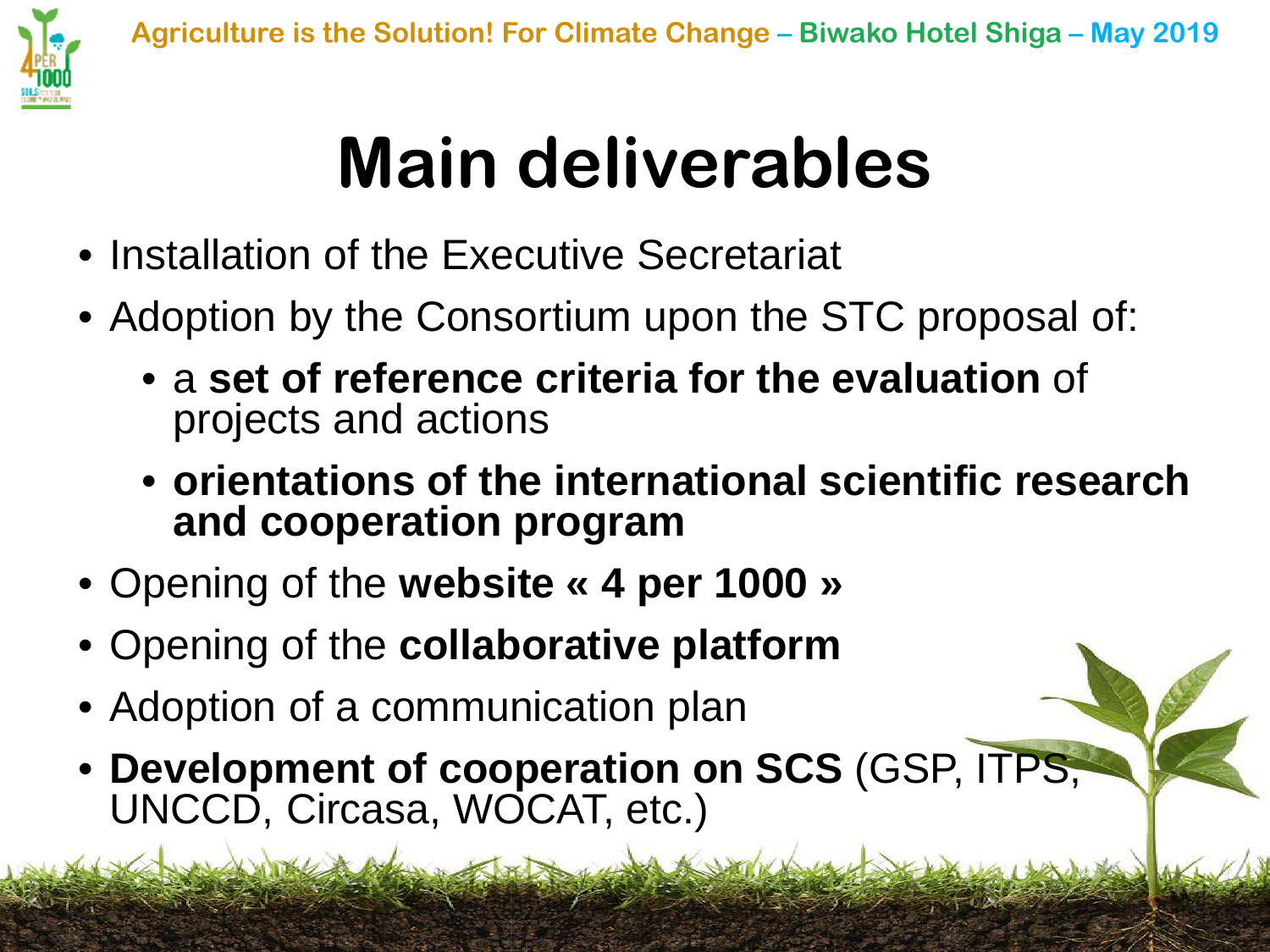

### **Set of reference criteria for evaluation of projects & actions Criteria, indicators, methods and units**

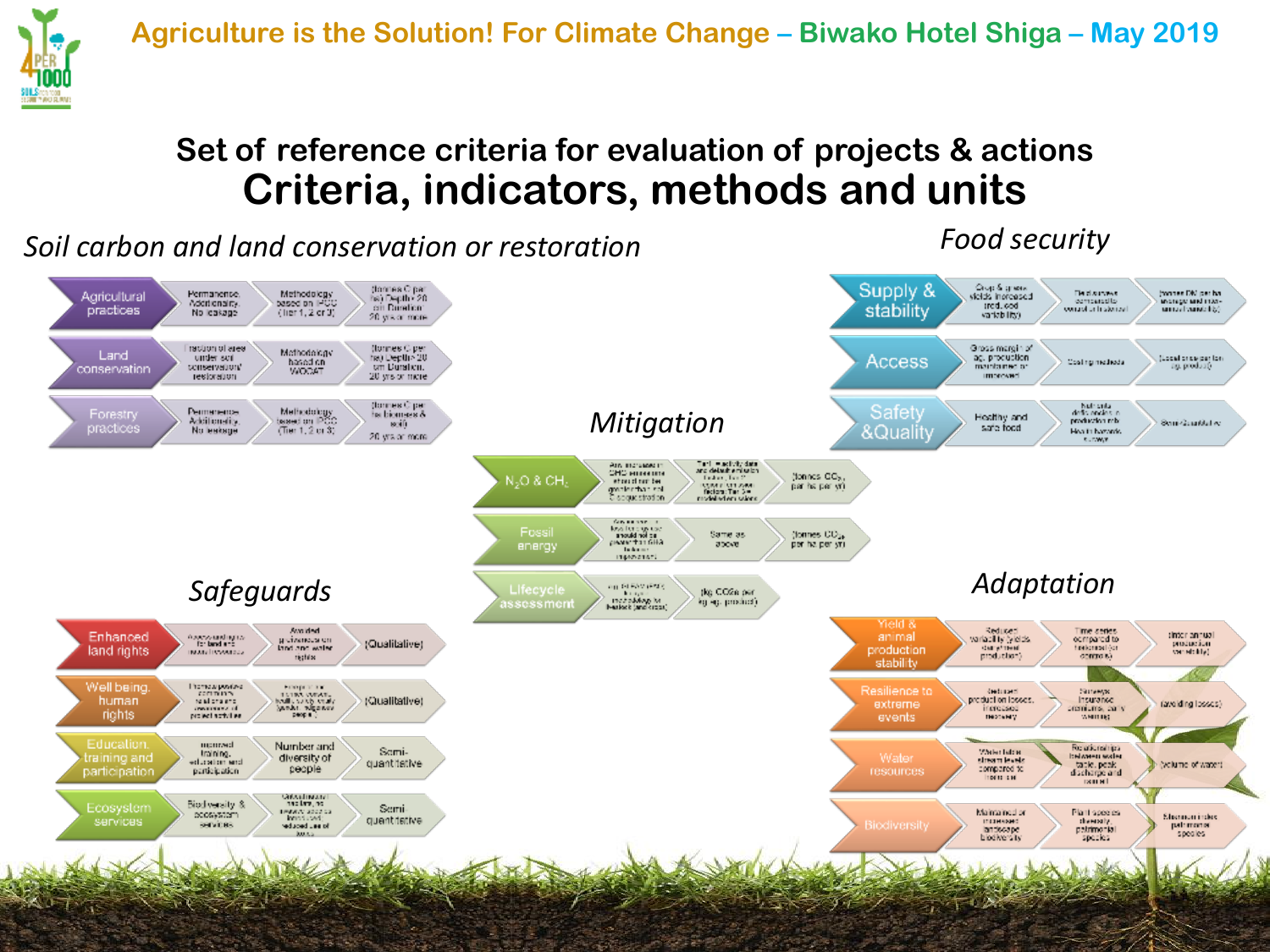

## **The Four pillars of the International Research and Scientific Cooperation Program**

- **1st Pillar:** Estimating the potential of soil carbon sequestration and associated benefits
- **2nd Pillar:** Developing practices adapted to specific soil and climate conditions
- **3rd Pillar:** Define and strengthen the enabling environment
- **4th Pillar:** Monitoring, reporting and verification of soil carbon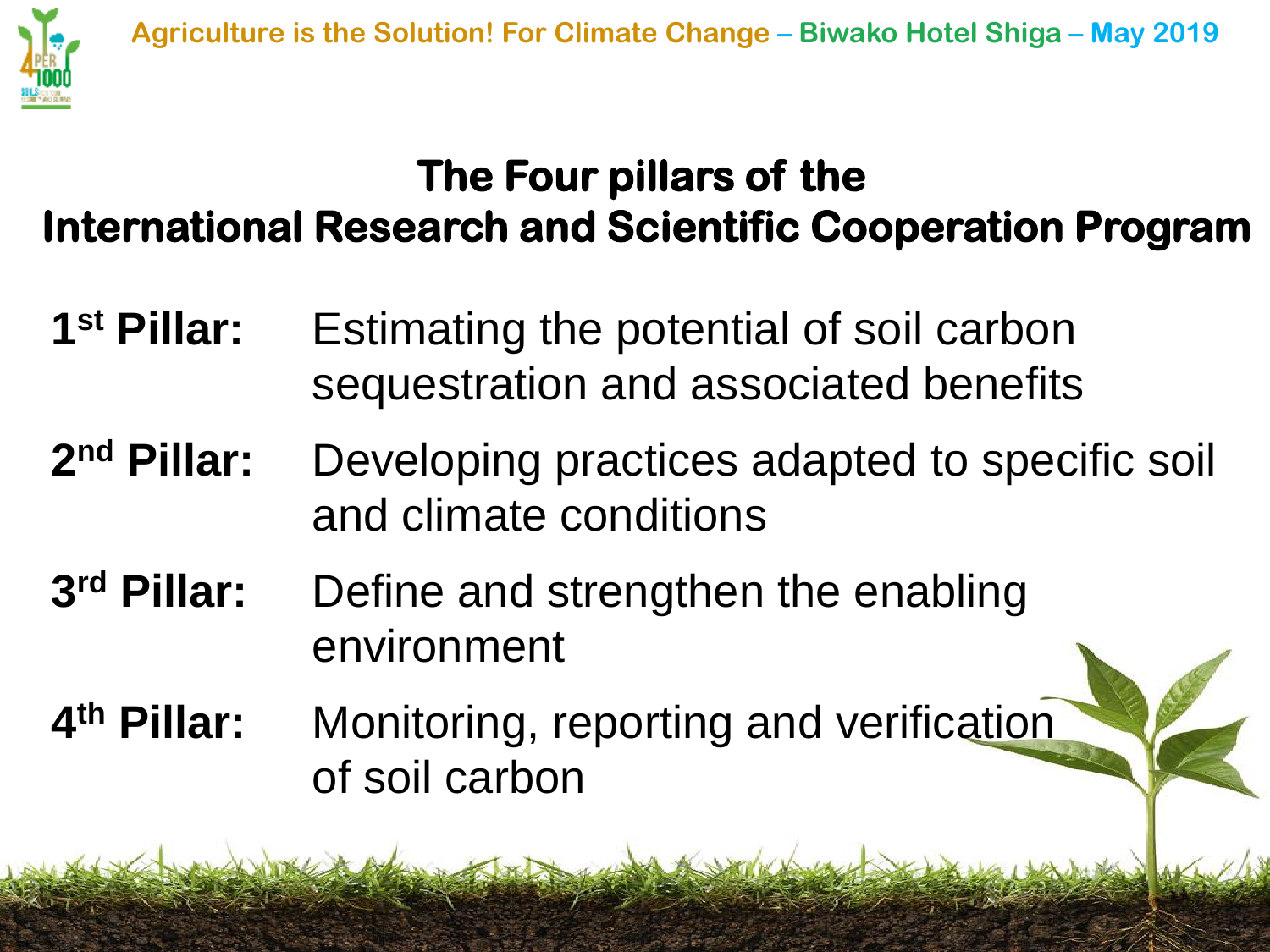

## www.4p1000.org

GET INVOLVED! Y MEWS 5 RESOURCES

### **IE TO THE"4 PER 1000" INITIATIVE**

#### WELCOME TO THE 4 PER 10001 **INTIGTIVE**

O MIAI IS THE '4PER 1000' **NTIATME** 

> INDERSTANDING THE "4 PER 1000" N330

WHY DO WE SPEAK OF "4 PER 100017

ADRICULTURE AS A WAY TO FIGHT AGAINST CLIMATE CHANGE

A PRIORITY: AGRICULTURAL SOLS FOR FOOD SECURITY AND CLIMATE

AN AMBILION: THE "4 PER TOOD" FOR FOOD SECURITY AND CLIMATE THE "4 PER 1000" AT A GLANCE FINANCING PARTNERS

### **WHAT IS THE "4 PER 1000" INITIATIVE**



The international initiative "4 per 1000", launched by France on 1 December 2015 at the COP 21, consists of faderating all voluntary stakeholders of the public and private sectors (national governments, local and regional governments, companies, trade organisations, NGOs, research facilities, etc.) under the framework of the Lima-Paris Action Plan (LPAP).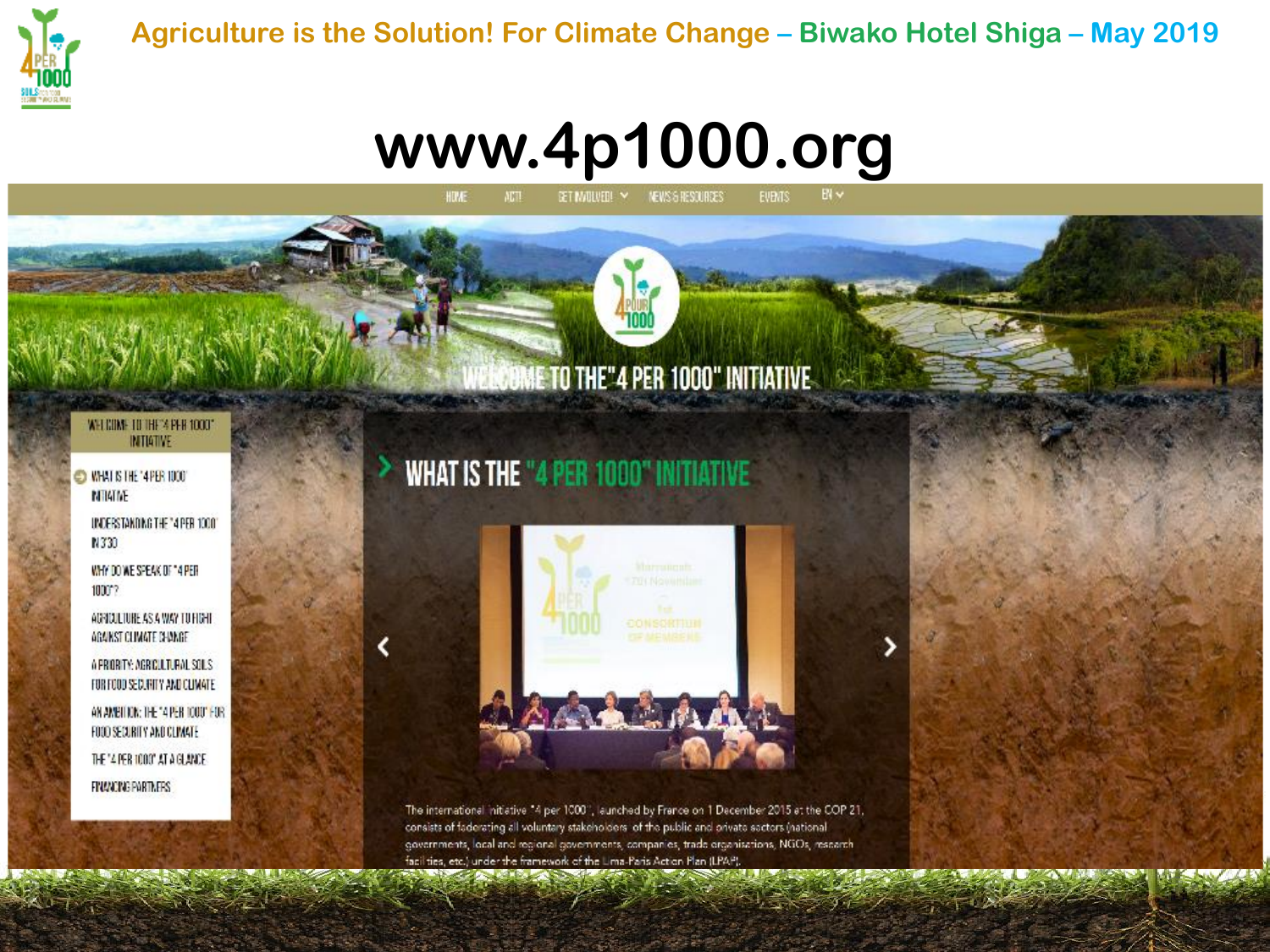

## **The Collaborative Platform**



Sign in with your 4p1000 Legin in the top/rightmost corner of this screen in order to access the full functionality of the Hub (and click the "Keep me logged in" option in order to bypass this screen in the future!

Connectez-vous avec votre Login 4p1000 dans le coin supérieur droit de l'écran afin d'accéder aux fonctionnalités complètes du l'lub (et cochez l'option "Visep me logged in gordez-moi connecté" afte de passer cet écran dans le futur)

Inicie sesión con su nombre de usuario 4p1000 en la esquina superior / derecha de esta pantalla para acceder a todas las funciones de la plataforma (y hogo civ. en lo opción "Mantenerine conectado" pora omitir esta pontaña en el futuro)

#### WELCOME TO THE COLLABORATIVE PLATFORM OF THE 4 PER 1000 INITIATIVE

This platform allows the members of the Initiative to get in touch, to discuss, debate and exchange knowledge, and possibly to collaborate together to set up concrete joint projects.

If you have joined the initiative 4 per 1000 by becoming a member of the forum, you have been automatically registered on the platform and an official login - temporary password has been communicated to you by email...

If you have forgotten this information or accidentally deleted the email that contained it, send an

#### BIENVENUE SUR LA PLATEFORME COLLABORATIVE DE L'INITIATIVE 4 POUR 1000

Cette plateforme permet aux membres de l'inciative de rentrer en contact, de discuter, débattre et échanger des connaissances, voire éventuellement de collaborer ensemble pour monter des projets concrets communs.

Si vous avez rejoint fInitiative 4 pour 1000 en devenant membre du forum, vous avez été été communiqué par email.

#### BIENVENIDO A LA PLATAFORMA DE TRABAJO COLABORATIVO DE LA

Esta plataforma permite a los miembros de la iniciativa ponerse en contacto, discutir, e intercamble: conocimientos, y posiblemente colaborar juntos bara desarrollar proyectos conjuntos concretos

5) se ha unido a la Iniciativa 4 por 1000 al hacerse miembro del foro, se ha registrado automatiquement insorti sur la plateforme et un login officiel = mot de passe temporaire vous a supervaccamente en la plataforma y se le ha envlado un nombre de usuario de acceso oficial in contraseña temporal por correo electrónico.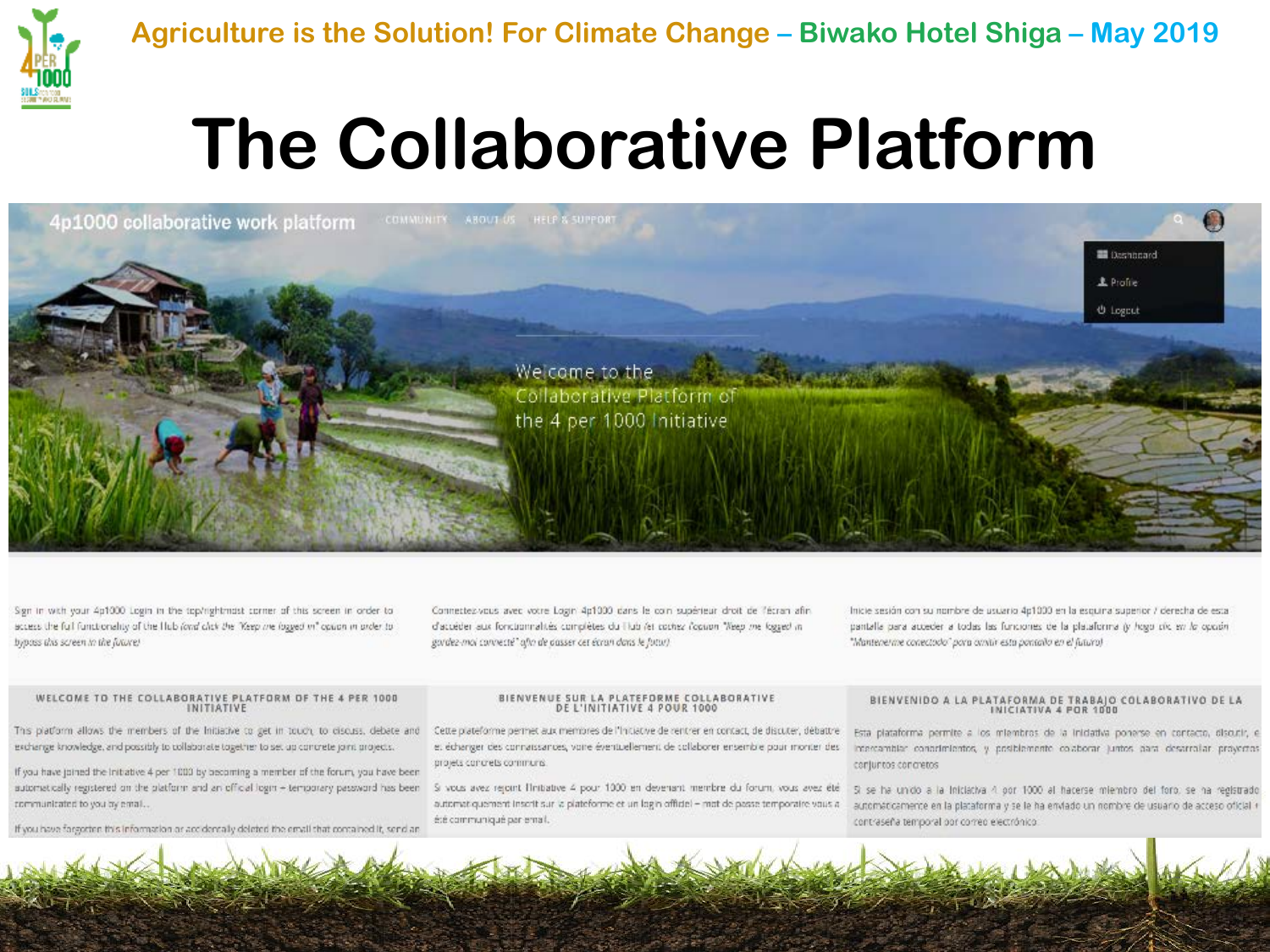

## **Meetings of the Initiative in 2017**

| <b>Meetings</b>      | <b>Dates</b>         | <b>Place</b>       | <b>Country</b> |
|----------------------|----------------------|--------------------|----------------|
| STC $n^{\circ}2$     | 24th & 25th March    | Rome               | <b>Italy</b>   |
| STC n <sup>°</sup> 3 | 28th June            | <b>Montpellier</b> | <b>France</b>  |
| Consortium n°2       | 29th & 30th June     | <b>Montpellier</b> | <b>France</b>  |
| STC $n^{\circ}4$     | 14th & 15th November | <b>Bonn</b>        | Germany        |
| Forum $n^{\circ}2$   | <b>16th November</b> | <b>Bonn</b>        | <b>Germany</b> |
| Consortium n°3       | <b>16th November</b> | <b>Bonn</b>        | Germany        |

| <b>Meetings</b>                        | <b>Dates</b>          | <b>Place</b> | <b>Country</b>         |
|----------------------------------------|-----------------------|--------------|------------------------|
| COP 13 UNCCD                           | 4th to 15th September | <b>Ordos</b> | Inner Mongolia - China |
| Event under « 4 per<br>1000 » auspices | 13th to 15th October  | Montréal     | Canada                 |
| COP 23 UNFCCC                          | 16th November         | <b>Bonn</b>  | Allemagne              |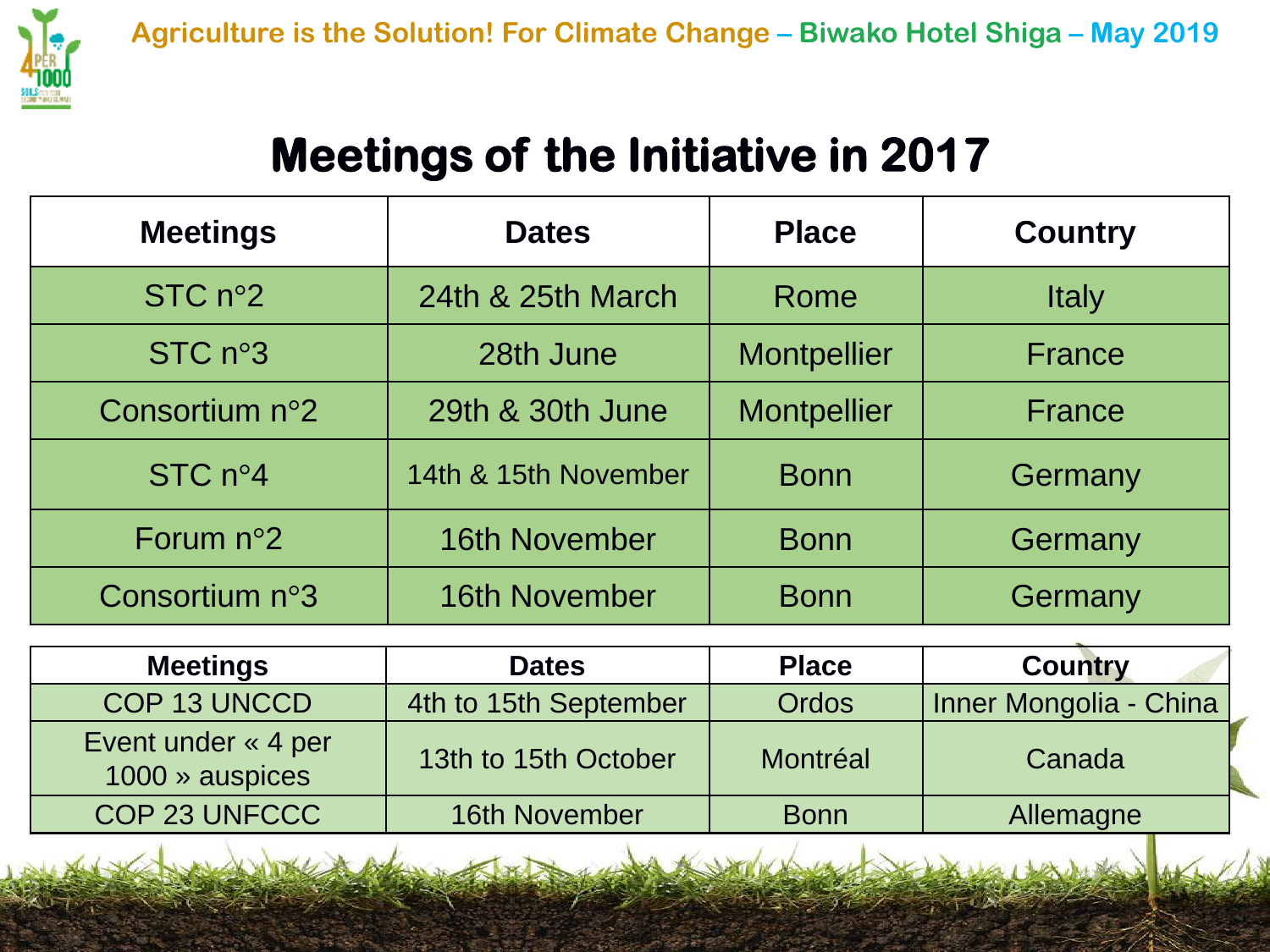

## **Future Policy Vision Award 2017**

**WELCOME RECEPTION** 







**Ordos (Inner Mongolia – China) 12th September 2017 During COP 13 UNCCD - High Level Segment Reception**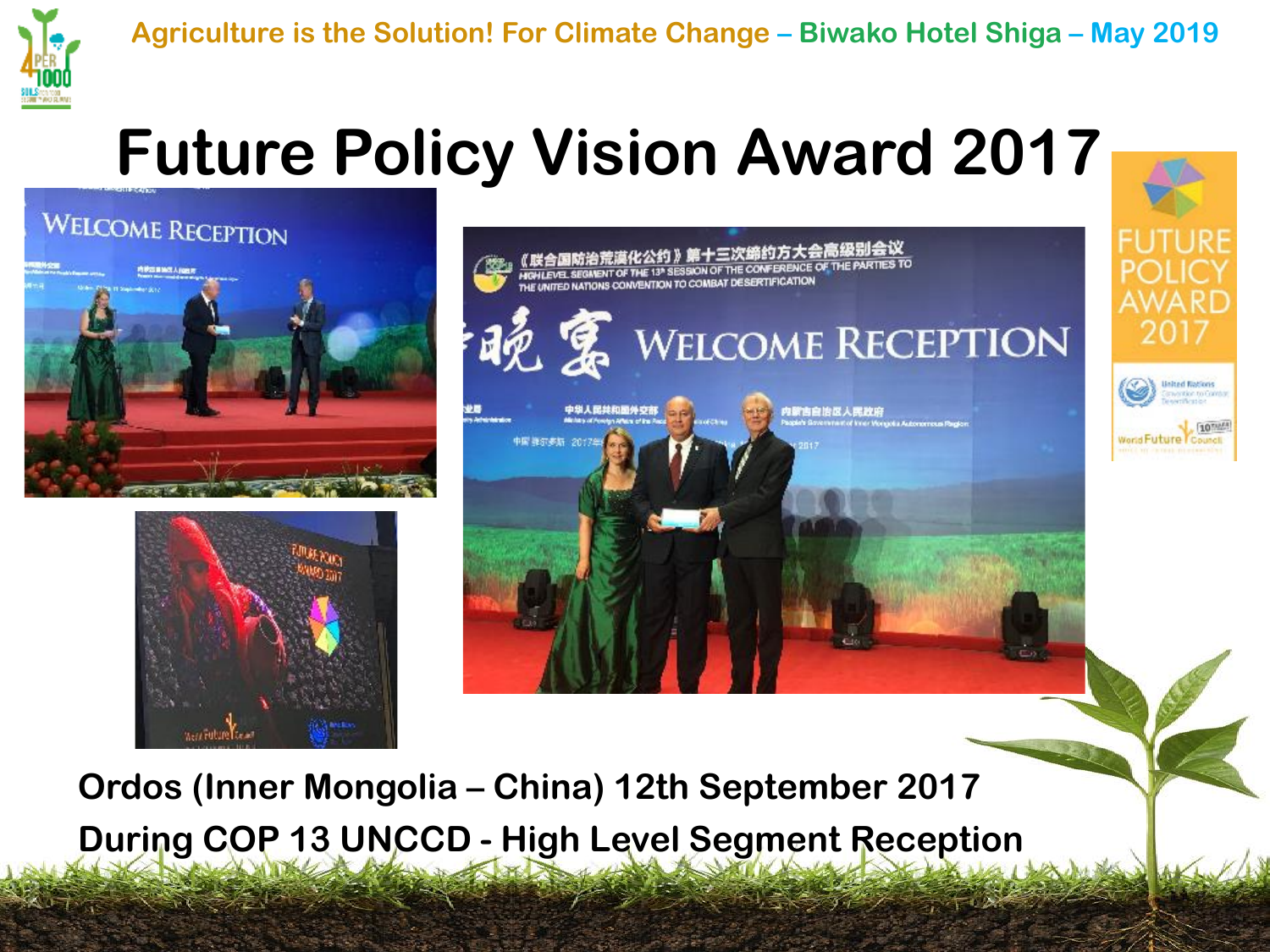

## **International meetings identified as priority for the Initiative in 2018**

| <b>Meetings</b>                                                                       | <b>Dates</b>                                      | <b>Place</b>                     | <b>Country</b>                                                |
|---------------------------------------------------------------------------------------|---------------------------------------------------|----------------------------------|---------------------------------------------------------------|
| <b>Continental Sequestration of</b><br>Carbon                                         | 1 <sup>st</sup> and 2 <sup>nd</sup> February      | Montpellier                      | France                                                        |
| Soils & Climate: from hidden<br>depths to center stage?                               | 8th February                                      | London                           | <b>UK</b>                                                     |
| <b>World Sustainable Development</b><br>Summit 2018                                   | 14th to 17th March                                | New Delhi                        | India                                                         |
| STC Meeting n°5                                                                       | 5 to 7th June                                     | <b>Madrid</b>                    | Spain                                                         |
| <b>Soil Health Event</b>                                                              | 19th June                                         | Washington DC                    | <b>USA</b>                                                    |
| G20 Agriculture                                                                       | 28th July                                         | <b>Buenos Aires</b>              | Argentina                                                     |
| <b>World Congress of Soil Science</b>                                                 | 12th to 17th August                               | Rio de Janeiro                   | <b>Brazil</b>                                                 |
| <b>Global Climate Action Summit</b>                                                   | 12th to 14th September                            | San Francisco                    | <b>USA</b>                                                    |
| 5th International Rice Congres                                                        | 15th to 17th October                              | Singapore                        | Singapore                                                     |
| "4 per 1000" Africa Symposium                                                         | 24th to 26th October                              | Johannesburg                     | <b>South Africa</b>                                           |
| La Recherche Française autour<br>de l'Initiative « 4 pour 1000 »                      | 7th & 8th November                                | <b>Sète</b>                      | France                                                        |
| STC Meeting $n^{\circ}6$ & $2^{nd}$ « 4 per<br>1000 » Initiative Day<br>$\mathcal{L}$ | 11th -12th and 13th<br>December<br><b>Addison</b> | Katowice<br><b>NAME OF BRIDE</b> | Poland<br>$\mathcal{L}$ and $\mathcal{L}$<br><b>Reduction</b> |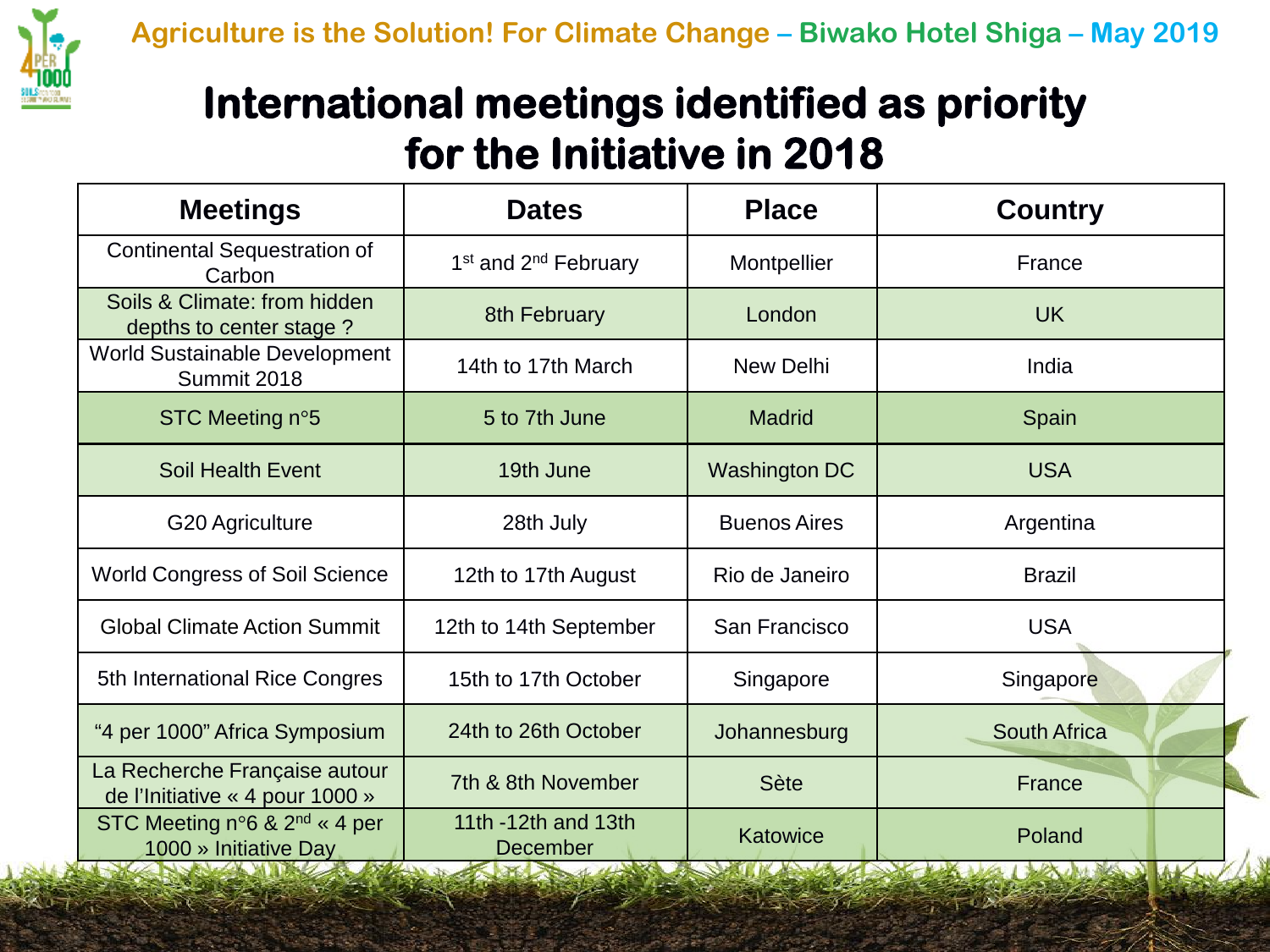

### **International meetings identified as priority for the Initiative in 2019**

| <b>Meetings</b>                                         | <b>Dates</b>                 | <b>Place</b>       | <b>Country</b>                                   |
|---------------------------------------------------------|------------------------------|--------------------|--------------------------------------------------|
| Conference<br>« 4 per 1000 » Initiative                 | 10th May                     | Colombo            | Sri Lanka                                        |
| « Agriculture is the solution ! »<br>Symposium          | 13th to 15th May             | Shiga              | Japan                                            |
| STC $n°7$                                               | 22th to 24th May             | <b>Montpellier</b> | France                                           |
| Symposium<br>« 4 pour 1000 »                            | 18th to 20th June            | <b>Poitiers</b>    | <b>France</b>                                    |
| STC $n°8$                                               | 9th & 10th<br>December (TBC) | <b>TBC</b>         | <b>Chile</b>                                     |
| Forum $n^{\circ}4$                                      | 11th December<br>(TBC)       | <b>TBC</b>         | <b>Chile</b>                                     |
| Consortium n°5                                          | 11th December<br>(TBC)       | TBC                | <b>Chile</b>                                     |
| New England Agriculture and<br><b>Climate Symposium</b> | February 2020<br>(TBC)       | <b>Boston</b>      | <b>USA</b>                                       |
| « 4 per 1000 » Mediterranean<br><b>Regional Meeting</b> | 2020 (TBC)                   | <b>TBC</b>         | Tunisia or other<br><b>Mediterranean Country</b> |